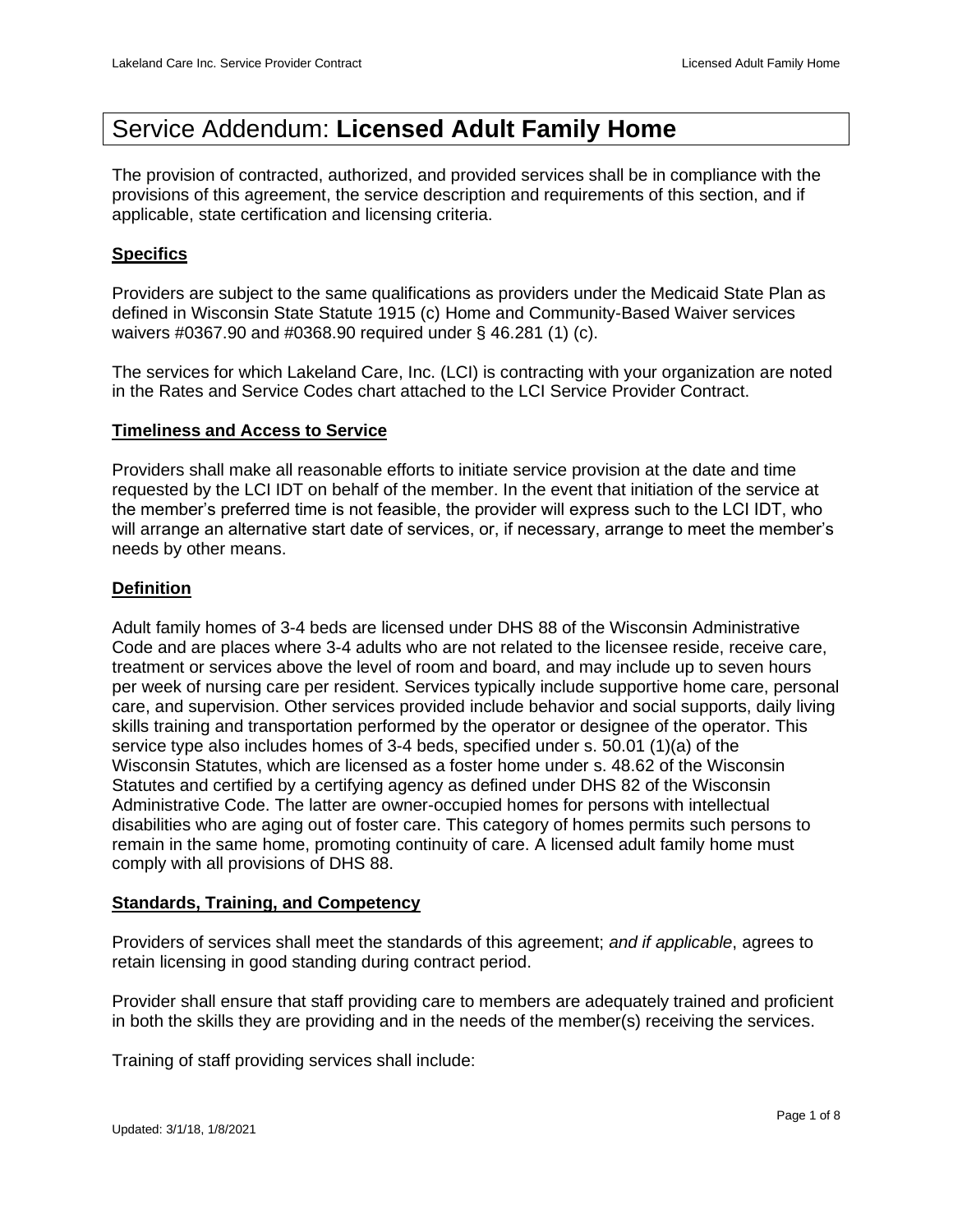- 1. Provider agency recording and reporting requirements for documentation, critical incident reporting, and other information and procedures necessary for the staff to ensure the health and safety of member(s) receiving supports.
- 2. Training on the needs of the target group for the member(s) served under this agreement.
- 3. Training on the provision of the services being provided.
- 4. Training on the needs, strengths, and preferences of the individual(s) being served.
- 5. Training on rights and confidentiality of individuals supported.
- 6. Information and provider procedure for adherence to the LCI policies below:
	- a. Incident Management System
	- b. Restraint and Seclusion Policy and Procedure
	- c. Communication Expectations
	- d. Unplanned use of Restrictive Measure
	- e. Confidentiality

Provider shall ensure competency of individual employees performing services to the LCI members. Competency shall include assurance of the general skills and abilities necessary to perform assigned tasks.

## **Staff to Member Ratio**

Provider's staff to member ratio shall be in accordance with state licensure and certification requirements as expressed by ordinance, state and federal rules and regulations applicable to the services covered by this contract. Provider shall be adequately staffed to meet the needs of members as defined in their assessments and individual service plans.

## **Staffing Assignment and Turnover**

The provision of successful services is attributable in large part to the strength of the relationship between a member and the staff directly providing the service. Given this contributory factor, provider agrees to make every effort to match and retain direct care staff under this agreement in a manner that optimizes consistency.

In order to establish and preserve this relationship, providers must take specific precautions to establish and monitor these services. Providers must have a process in place for:

- 1. Members to provide feedback on their experience with the employees performing these tasks and respond when appropriate
- 2. Written information indicating who within the organization to contact with concerns, or questions related to the provision of services or direct care staff
- 3. Provider will forward documentation and/or feedback to the IDT staff to allow members to express concerns to individuals other than the individual who performs the task

Changes in staff assignments to specific members and within the organization are at the discretion of the provider. Provider agrees to take member requests for specific staff into consideration when assigning or reassigning staff to specific members and will notify the LCI IDT staff in their reporting of any changes to staff providing services.

## **Collaboration and Coordination of Care**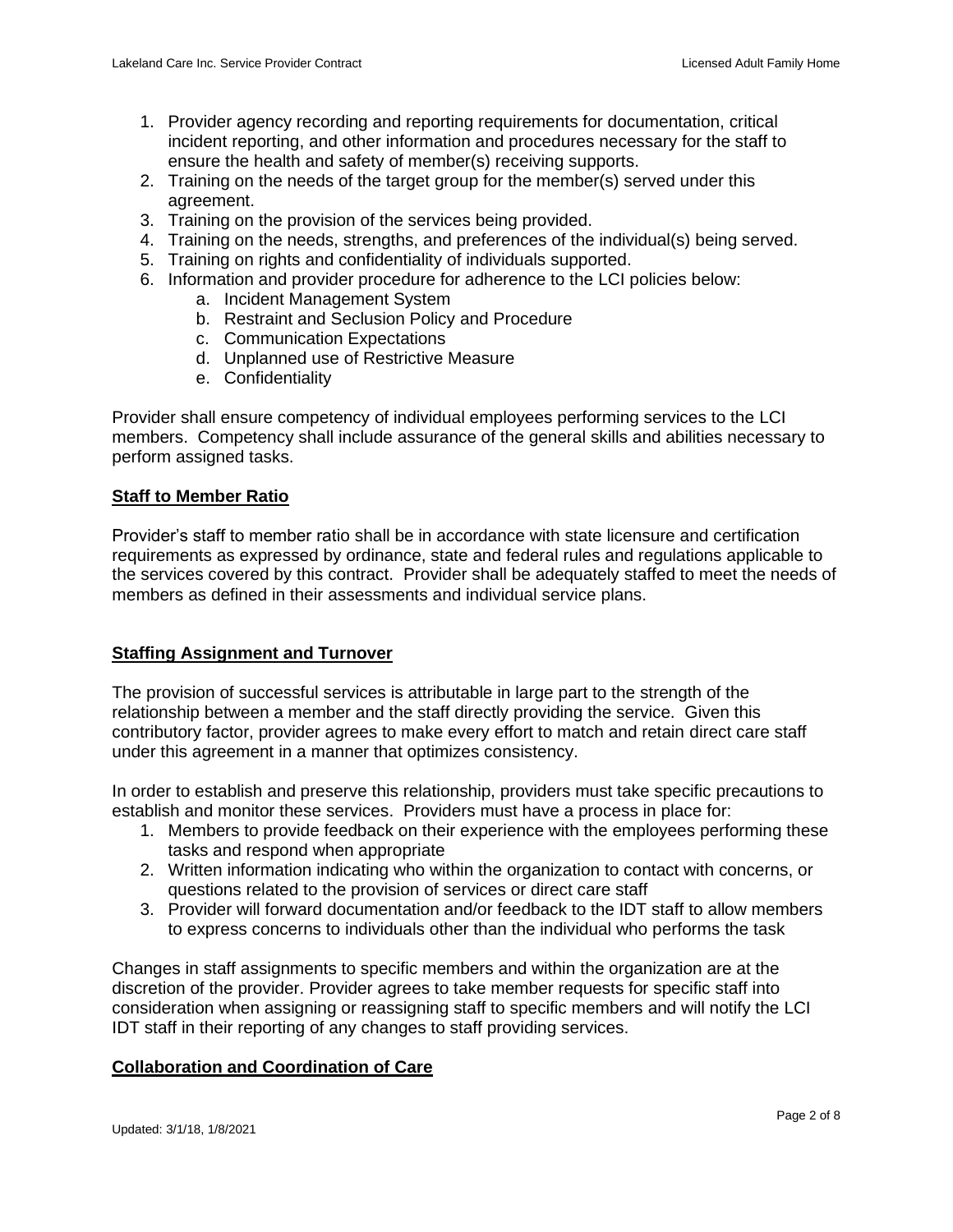Through the use of the Resource Allocation Decision method (RAD), the LCI IDT staff shall assess the member's needs and outcomes to determine the amount of services to be authorized. The LCI IDT staff shall exchange pertinent information with the provider at the time the referral is made to assure all health and safety needs are provided during the services. This information exchange shall include the assessed needs and amount of authorized units as it relates to services.

All aspect of services shall be discussed between the LCI IDT staff, member or legal representative, and provider to ensure proper collaboration.

Through the use of the Resource Allocation Decision method (RAD), the LCI IDT staff shall assess the member's needs and outcomes to determine the necessity of AFH placement. Prior to admitting a member into a facility:

- 1. The IDT will make a referral to the facility for an assessment. At this time the IDT staff will share any information, assessment data and/or historical data to assist the facility with their assessment and development of their care plan; the IDT staff will inform the facility of specific health and safety needs to be addressed.
- 2. The AFH Individual Service Plan (ISP) must be reviewed and completed prior to authorization and member moving.
- 3. Within 30 days of admission into the facility, the IDT staff will meet with the member and legal representative (if applicable) and facility manager to review the care plan and any updates.

Note: There may be instances of expedited admission in which case LCI IDT staff would not be able to share the information, assessment data and/or historical data, the specific health and safety needs before admission. The LCI IDT staff will provide this pertinent information within three business days of admission to the facility.

## **Agency Communication Responsibilities:**

Providers shall notify the LCI Network Quality Specialist (NQS) of any visits by their licensing or other regulatory entities within 3 days from the conclusion of the visit.

- If a citation is issued, then the provider will supply LCI with copy of applicable plan of correction submitted to the DQA concurrent with submitting to licensing.
	- o Plan of correction must demonstrate a systematic change in practices that is reasonably expected to result in an ongoing correction of identified violations.
	- $\circ$  LCI reserves the right to require additional plan(s) of correction from providers as it adheres to this agreement and/or applicable licensing standards. Providers must update the NQS and Quality Specialist (QS) when the provider appeals the Statement of Deficiency (SOD) from DQA.

Provider shall ensure a mechanism for recording and reporting to the IDT staff and other appropriate agencies incidents including:

- a. Changes in:
	- Condition (medical, behavioral, mental)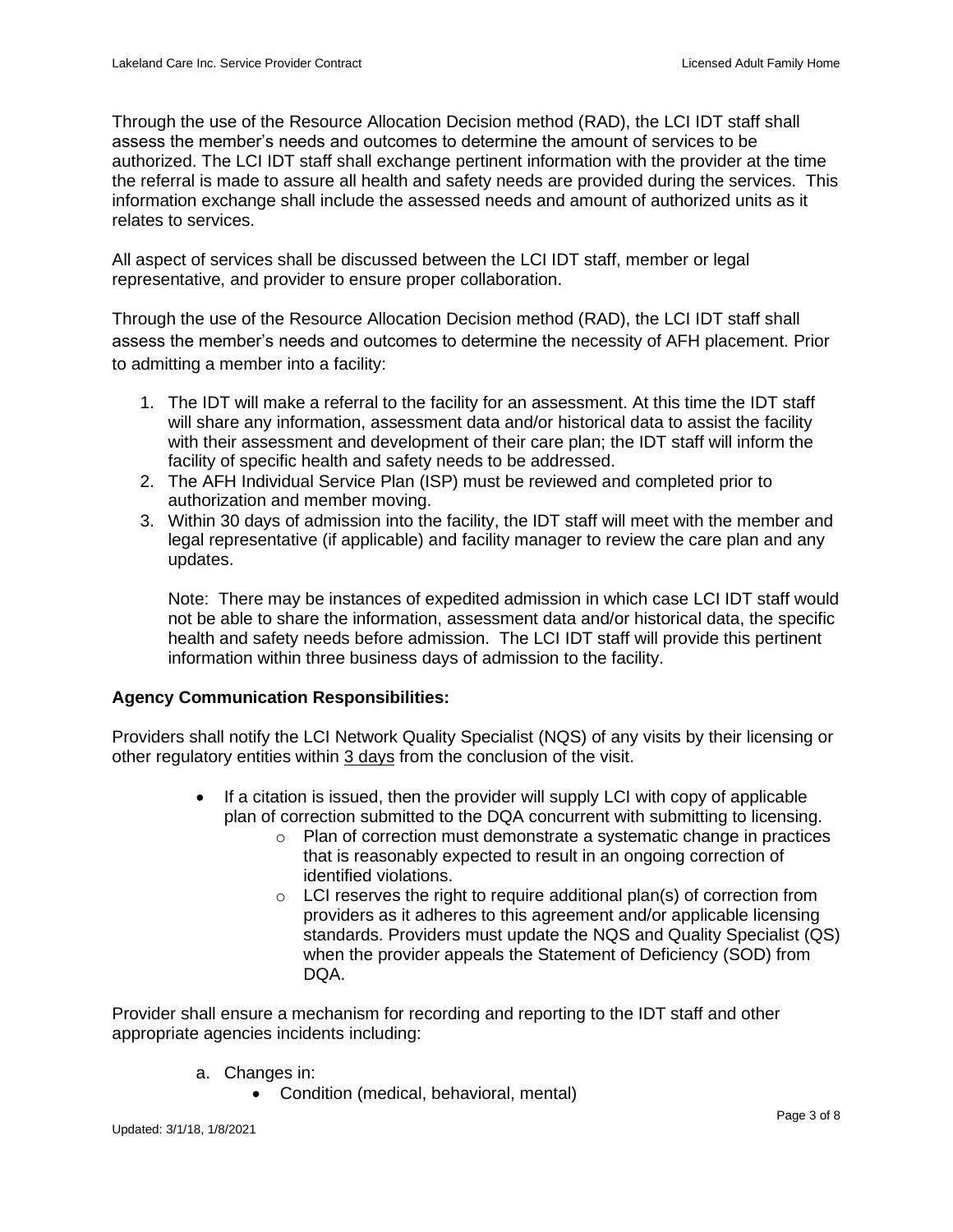- Medications, treatments, or MD order
- Falls (with or without injury)
- Urgent Care, Emergency Room or Hospitalization
- Death: anticipated or unexpected
- Any other circumstances warranting the completion of an agency incident or event report
- Unplanned use of restrictive measure
- b. Communication/Coordination regarding:
	- Medical Equipment or Supplies
	- Plan of Care development and reevaluation
	- Transition difficulty, discharge planning
	- Ongoing Care Management

Note: Staff will first follow their own established in-house protocol. Staff will then inform the IDT of *any member circumstance that would warrant family or physician notification* including, but not limited to the above circumstances.

#### **Documentation**

Providers shall comply with documentation as required by this agreement; *and if applicable*, state licensure and certification requirements as expressed by ordinance, state and federal rules and regulations applicable to the services covered by this contract.

At any time, the IDT staff may request:

- A written report to enhance the coordination and/or quality of care; which includes:
	- o Changes in members' activities
	- o List of supportive tasks provided
	- o Ongoing concerns specific to the member
	- o Additional documentation of the services provided

Each LCI member shall have a developed plan of care specific to their needs which address each area of service need being provided. A copy of this care plan shall be supplied to LCI IDT staff.

#### **Billable Units**

Provider rates for provision of services will incorporate all administrative and business functions related to the provision of service. Contracted rates include the provision of administrative functions necessary for services and are not billable beyond units provided to each authorized member.

Providers should reference the Rates and Service Codes chart of the agreement for contract units and rates.

Providers should use increments as listed in the rates and service codes chart to bill LCI up to the authorized number of units for the member. Providers can only bill for services rendered to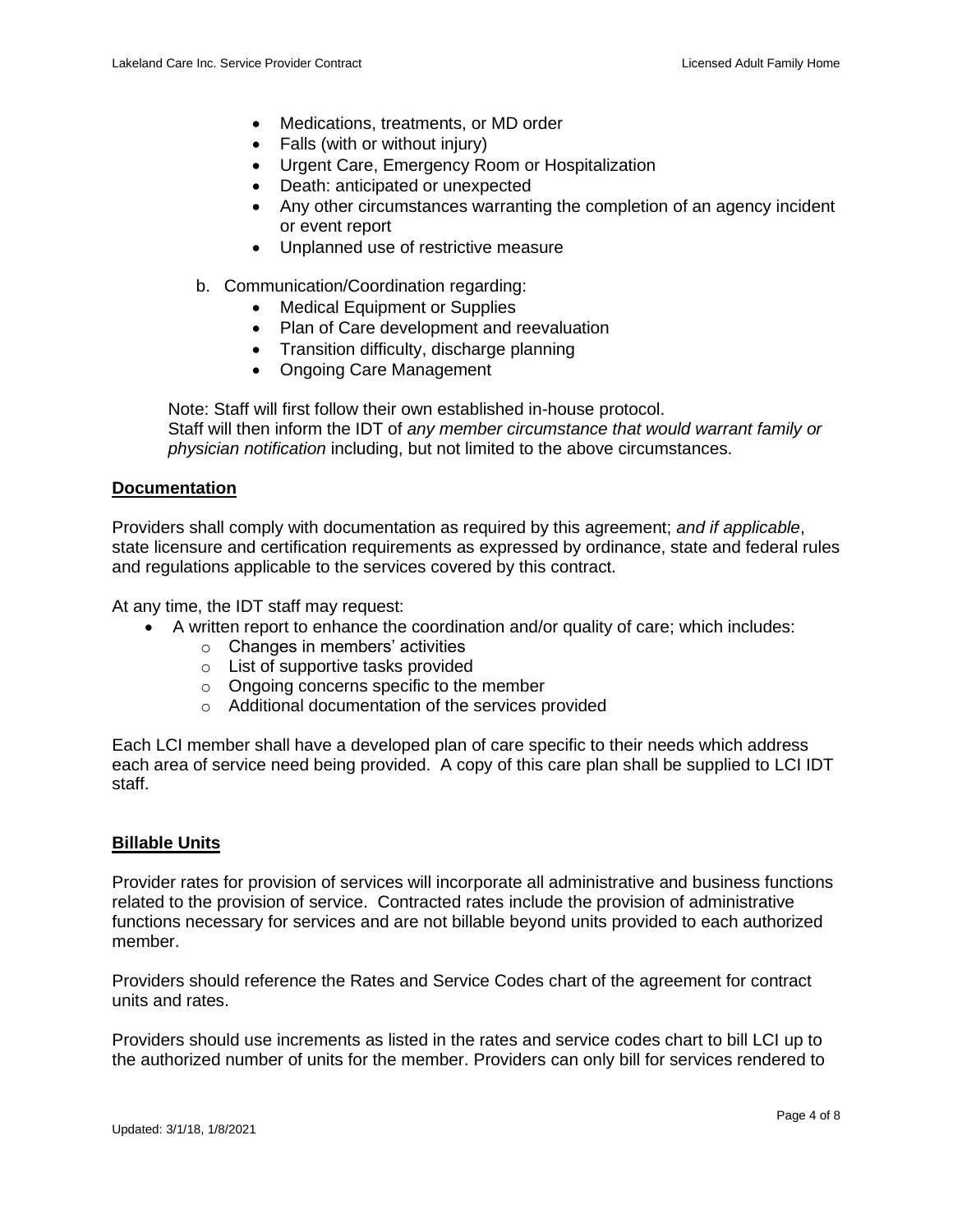the member. Provider will refund LCI the total amount of any/all units billed without services rendered to the LCI member.

Providers are required to provide for all identified care needs during the provision of services and are specifically prohibited from billing fraudulently for additional services during the provision of these services.

Family Care services administered by LCI are funded by state and federal tax dollars though the Medical Assistance program. As a publicly-funded system, LCI strives to maintain the integrity of the program by ensuring that all services are billed as authorized by LCI, and as rendered to members. LCI ensures this protection, by regularly conducting random reviews of claims submitted by its contracted providers. LCI reserves the right to request verification documentation from providers. This could include but is not limited to: providers' case notes, files, documentation and records.

## **Additional Considerations:**

- Services will be provided as identified and authorized by the LCI IDT staff.
- Providers may not limit or deny any LCI member services due to dissatisfaction with their LCI contracted rate.
- LCI pre-authorizes all of its services. If provider bills for more units than authorized without prior authorization, these services may be denied.
- In the case that a LCI member cancels service, the provider must contact the LCI IDT staff. Services cancelled will not necessarily be rescheduled and should not be assumed by the provider.
- Provider can bill LCI for any day that they provide a service to the member, even if the member does not sleep in the facility that night.
- Provider cannot bill LCI for the following circumstances:
	- $\circ$  When a member is discharged from the setting at the provider's request
	- o A member elects to move to a different setting
	- o A member goes on vacation
	- o A member attends a camp
	- o A member dis-enrolls from LCI
	- $\circ$  The death of member

## **Bed Hold Policy:**

- The LCI/Service Provider Contract with residential providers allows for payment of up to 14 days to hold a member's bed. This payment is to ensure the availability of the member's primary residence after their temporary absence. Payments are for the explicit purpose of holding the bed for the absent member who is anticipated to return to the facility.
- Bed hold payments will not be made if the member is not expected to return to the facility. Examples of situations when a bed hold payment would not be warranted include when a member is discharged from the setting at the provider's request, a member elects to move to a different facility, a member disenrolls, or the member dies.
- Bed hold charges will be paid per the LCI Provider services contract only when there is agreement on the part of LCI and the provider that the member is expected to return to their current room.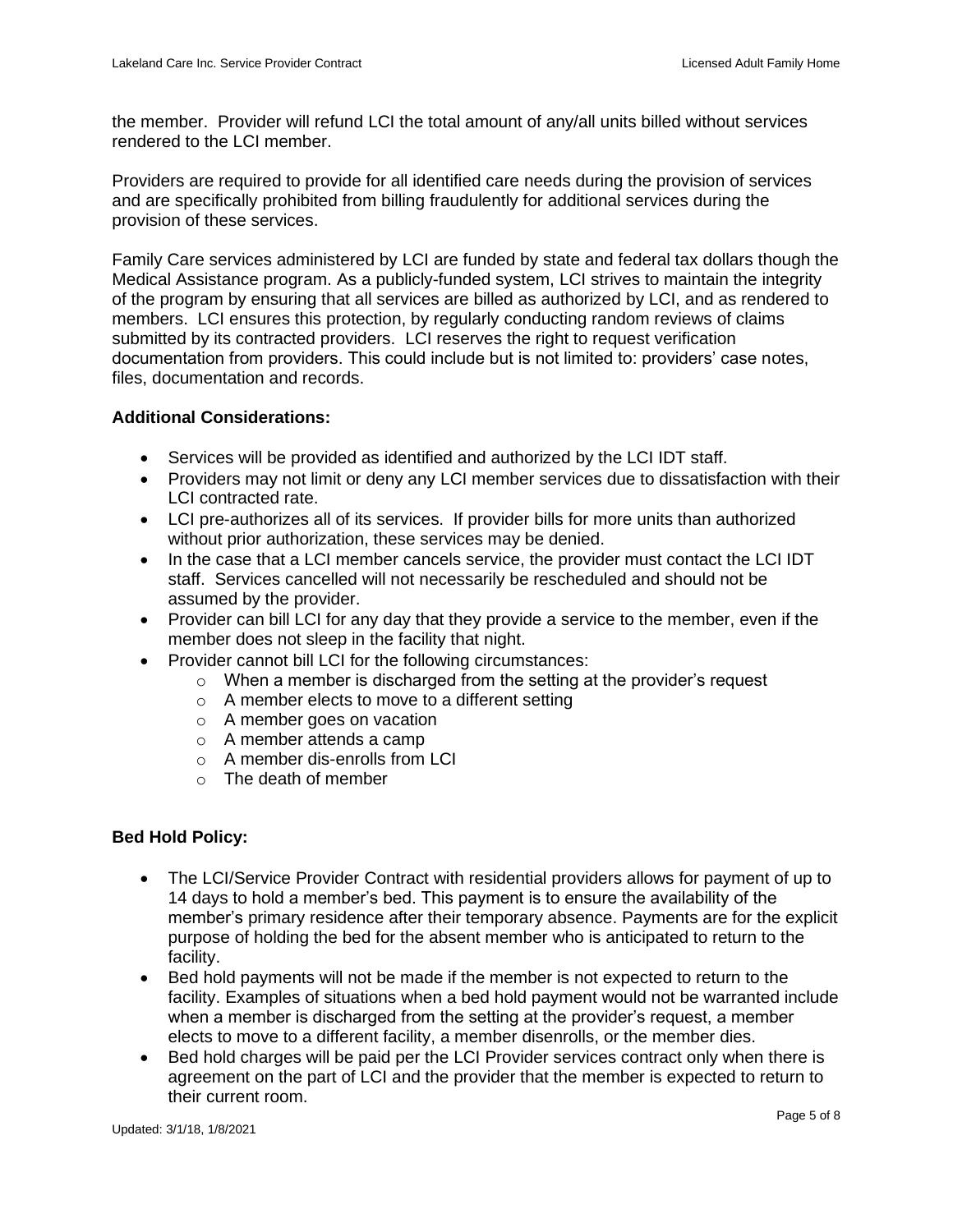- Bed hold days will begin on the first day following the day the member last resided in the original facility. For example, the member last resided at the original facility on Sunday, November 14<sup>th</sup>. The Bed Hold would begin for the member on Monday, November 15<sup>th</sup>.
- If a request for bed hold payment exceeds 14 days, the following criteria will be followed:
	- $\circ$  In cases where theIDT staff, IDT staff Supervisor and the provider concur that a continued bed hold is the only practical means to ensure the member's long-term care outcome, a bed hold payment beyond 14 days may be negotiated.

### **Rates**

Residential rates will be for a period of not less than one year, unless there is mutual agreement to a shorter term. Residential services subcontracts or amendments shall be based on the Lakeland Care acuity-based rate setting model unless otherwise specified.

Rates may be changed:

- 1. Anytime, through mutual agreement of the MCO and provider.
- 2. When a member's change in condition warrants a change in the acuity-based rate setting model.
- 3. When a rate has been in effect for at least twelve months, and a change is proposed for an individual member or facility:
	- a. The MCO must provide a sixty-day written notice to the provider prior to implementation of the new rate.
	- b. The rate change may apply to the entire contract or to specific rates within the contract, but only on a prospective basis.
	- c. Rates which are reduced using sub. 3. are protected from additional decreases during the subsequent twelve (12) month period.
	- d. When changes occur when members or residents move in or out of an AFH, the rate will be effective the date of the move.

## **Scope of Services**

A contract for community residential services with LCI incorporates the services and supports listed below. This list is not all encompassing, but a listing of general categories and examples of costs typically incurred in each category. Community substitute care settings include the following items and supports:

## **Physical Environment**

- 1. Physical Space sleeping accommodations in compliance with facility regulations including, access to all areas of facility and grounds.
- 2. Furnishing all common area and bedroom furnishings including all of the following: bed, mattress with pad, pillows, bedspreads, blankets, sheets, pillowcases, towels and washcloths, window coverings, floor coverings.
- 3. Equipment All equipment that becomes a permanent part of the facility (Examples: all lifts, grab bars, ramps and other accessibility modifications, alarms, pull-stations and/or call lights). Equipment such as fall alarms, bed alarms, Hoyer lifts, Sit-to-Stand lifts are to be purchased by and remain the property of the provider. Exceptions may be made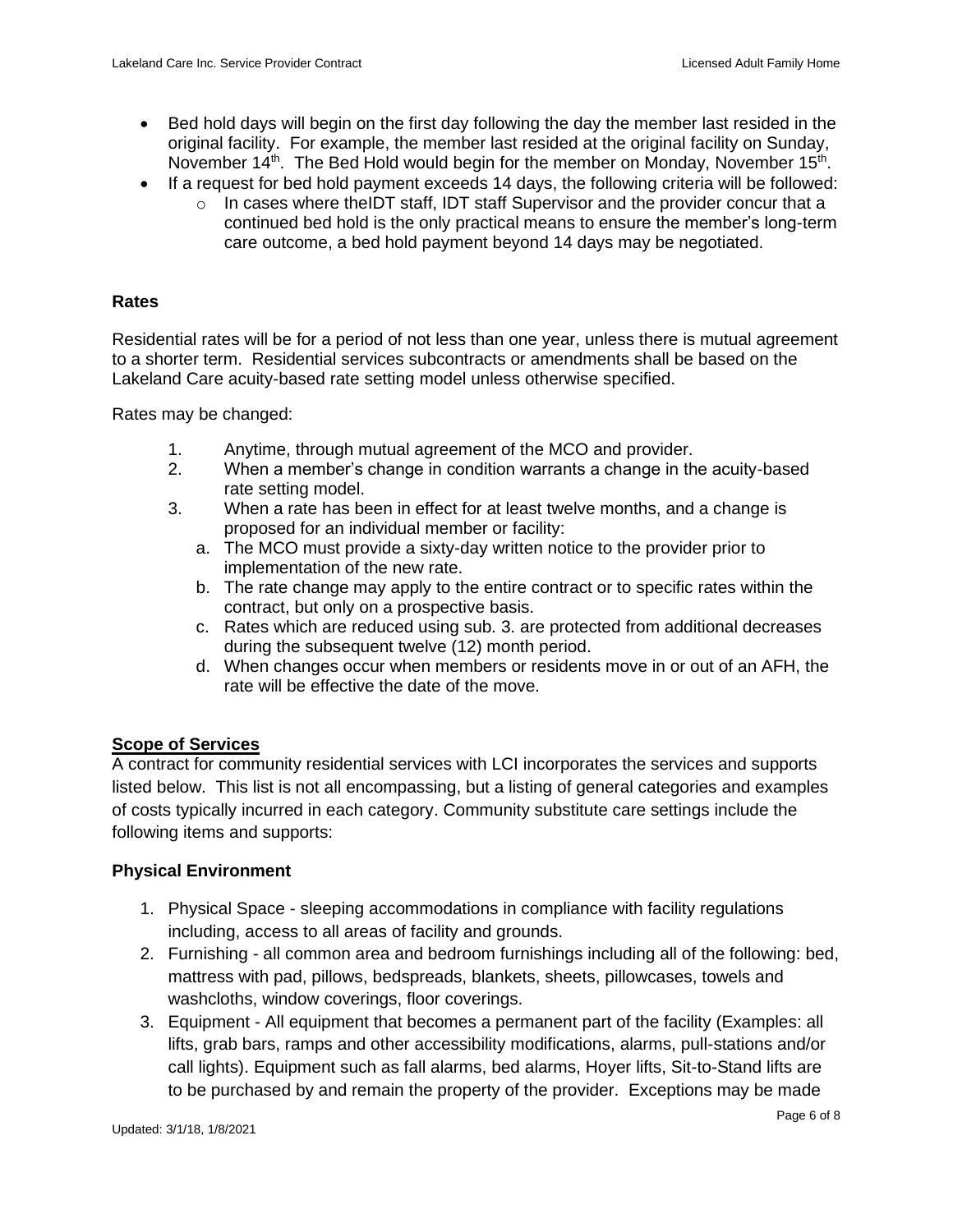for lifts and alarms for owner occupied Adult Family Homes per the discretion of the IDT staff through the RAD process.

- 4. Housekeeping services including laundry services, household cleaning supplies, and bathroom toilet paper and paper towels.
- 5. Building Maintenance including interior and exterior structure integrity and upkeep, pest control, and garbage and refuse disposal.
- 6. Grounds Maintenance including lawn, shrub, and plant maintenance, snow and ice removal.
- 7. Building Protective Equipment carpet pads, wall protectors, baseboard protectors, etc.
- 8. Building Support Systems including heating, cooling, air purifier, water and electrical systems installation, maintenance and utilization costs.
- 9. Fire and Safety Systems including installation, inspection and maintenance costs.
- 10. Food 3 meals plus snacks, including any special dietary accommodations, supplements, thickeners and consideration for individual preferences, cultural or religious customs of the individual resident.
	- a. Enteral feedings (tube feedings) are excluded from this requirement, and are the responsibility of LCI. Providers cannot accept payment for board when members are receiving all nutrition via enteral feedings (tube feedings).
- 11. Telephone and Media Access access to make and receive calls and acquisition of information and news (e.g. television, newspaper, internet).

# **Program Services Program**

- 1. Supervision adequate qualified staff to meet the scheduled and unscheduled needs of members.
- 2. Personal Care, Assistance with Activities of Daily Living and Daily Living Skills Training.
- 3. Activities, Socialization and Access to Community Activities including facility leisure activities, community activities information and assistance with accessing, and assistance with socialization with family and other social contacts. Members' preferences shall be taken into consideration.
- 4. Health Monitoring including coordination of medical appointments and accompanying members to medical service when necessary.
- 5. Medication Management including managing or administering medications and the cost associated with delivery, storage, packaging, documenting and regimen review. (The cost of bubble packaging, pre drawn syringes, etc. costs are part of MA and/or Medicare Part D benefit and not billable to members or cost that can be incurred by other funding sources).
- 6. Behavior Management including participation with the MCO in the development and implementation of Behavioral Treatment Plans and Behavioral Intervention Plans.
- 7. Facility Supplies and Equipment first aid supplies, gauze pads, blood pressure cuffs, stethoscopes, thermometers, cotton balls, medication and specimen cups, gait belts, etc.
- 8. Personal Protective Equipment for staff use including gloves, gowns, masks, etc.